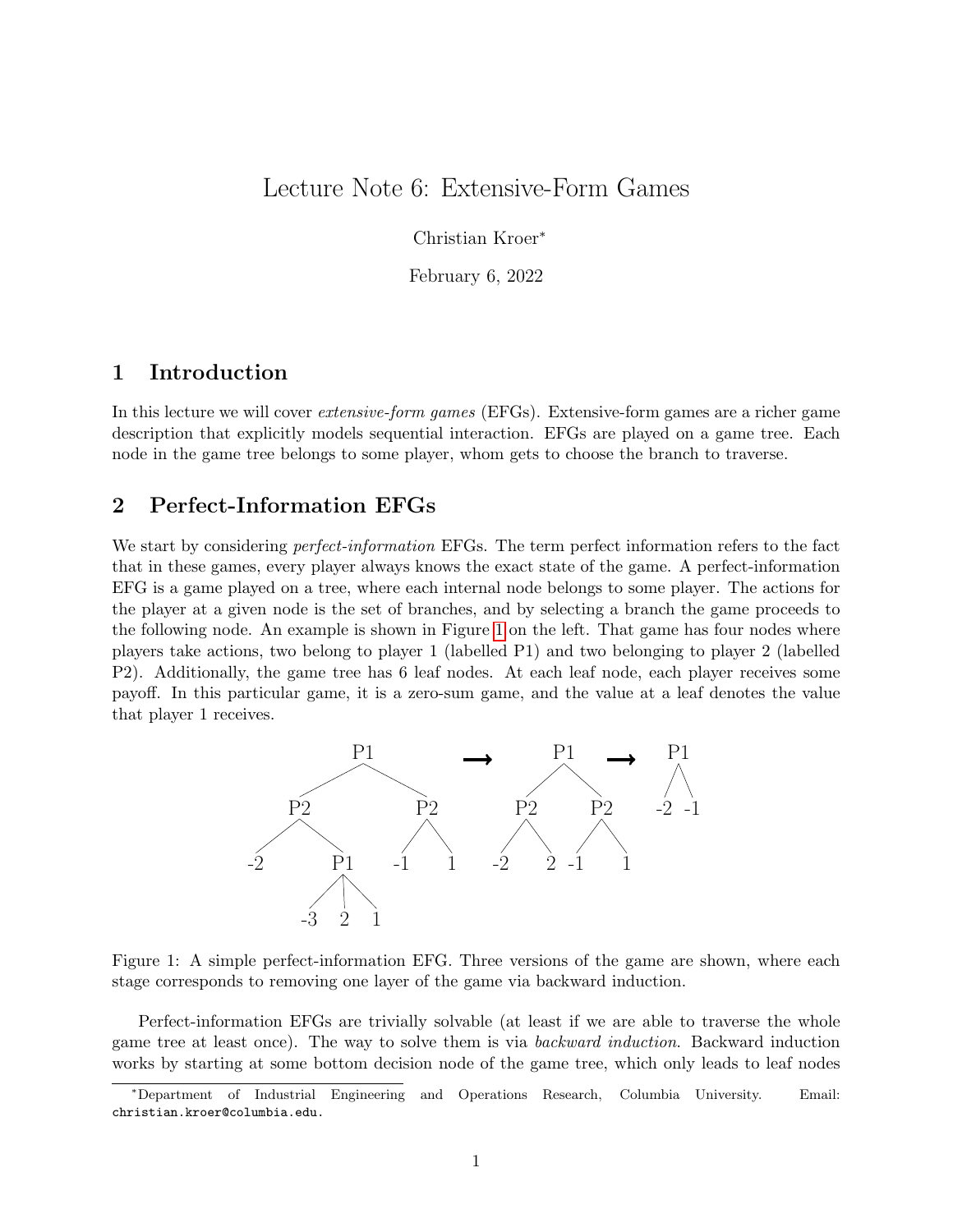after each action is taken (such a node always exists). Then, the optimal action for the player at the node is selected, and the node is replaced with the corresponding leaf node. Now we get a new perfect-information EFG with one less internal node. Backward induction then repeats this process until there's no internal nodes left, at which point we have computed a Nash equilibrium. Thus perfect-information EFGs always have pure-strategy Nash equilibria.

While backward induction yields a linear-time algorithm for solving perfect-information games, in practice, many games of interest are way too large to solve with it nonetheless. For example, chess and go both have enormous game trees, with estimates of  $\sim 10^{45}$  and  $\sim 10^{172}$  nodes respectively.

Next let us see how converting to normal form works. The way converting to normal form works is that for each player, we create an action corresponding to every possible way of assigning an action at every decision point. So, if a player has  $d$  decision points with  $A$  actions each, then there  $A^d$  actions will be created in the normal form representation of the EFG. This reduction to normal form works for both perfect and imperfect-information games.

Let's consider an instructive example. Here we will model the Cuban Missile Crisis. The USSR has moved a bunch of nuclear weapons to Cuba, and the US has to decide how to respond. If they do nothing, then the USSR wins a political victory, and gets to keep nuclear missiles within firing distance of major US cities. If the US responds, then it could results in a series of escalations that would eventually lead to nuclear war, or the USSR will eventually compromise and remove the missiles.



Figure 2: A perfect-information EFG modeling the Cuban missile crisis.

If we convert this game to normal form, we get the following game:

|     |            | USSR.                  |         |  |
|-----|------------|------------------------|---------|--|
|     |            | Nuclear war Compromise |         |  |
| USA | Respond    | $-1000, -1000$         | $2.1\,$ |  |
|     | Do Nothing |                        |         |  |

It is straightforward to see from this representation that the Cuban Missile Crisis game has two PNE: (do nothing, nuclear war) and (respond, compromise). However, the first PNE is in a sense not compelling: what if the USA just responded? The USSR probably would not be willing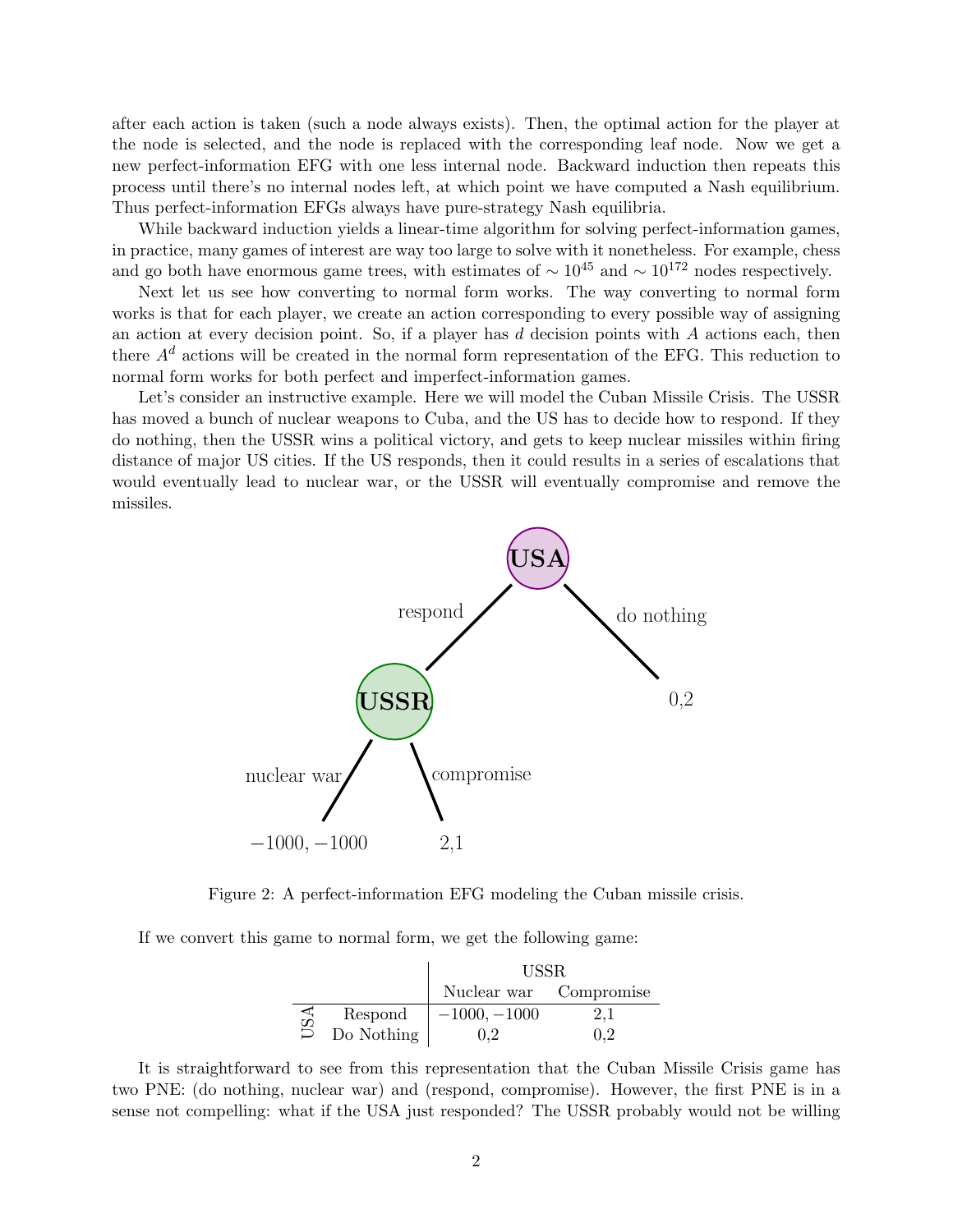to follow through on taking the action "nuclear war" since it has such low utility for them as well. This leads to the notion of *subgame-perfect equilibria*, which are equilibria that remain equilibria if we take any subgame consisting of picking some node in the tree and starting the game there.

## 3 Imperfect-Information EFGs

An example is shown in Figure [3.](#page-2-0)



<span id="page-2-0"></span>Figure 3: A (rather weird) poker game where P1 is dealt Ace or King with equal probability. "r," "f," and "c" stands for raise, fold, and check respectively. Leaf values denote P1 payoffs. The shaded area denotes an information set: P2 does not know which of these nodes they are at, and must thus use the same strategy in both. Note that in the case where they are dealt an ace, P1 does not observe the action taken by P2.

An EFG has the following:

- Information sets: for each player, the nodes belonging to that player are partitioned into *information sets*  $I \in \mathcal{I}_i$ . information sets represent imperfect information: a player does not know which node in an information set they are at, and thus they muse utilize the same strategy at each node in that information set. In Figure [3](#page-2-0) P2 has only 1 information set, which contains both their nodes, whereas P1 has four information sets, each one a singleton node. For player i we will also let  $\mathcal{J}_i$  be an index set of information sets with generic element  $j$ .
- Each information set I with index j has a set of actions that they corresponding player may take, which is denoted by  $A_i$ .
- Leaf nodes Z: the set of terminal states. Player i gains utility  $u_i(z)$  if leaf node z is reached. Z is the set of all leaf nodes.
- Chance nodes where Chance or Nature moves with a fixed probability distribution. In Figure [3](#page-2-0) chance deals A or K with equal probability.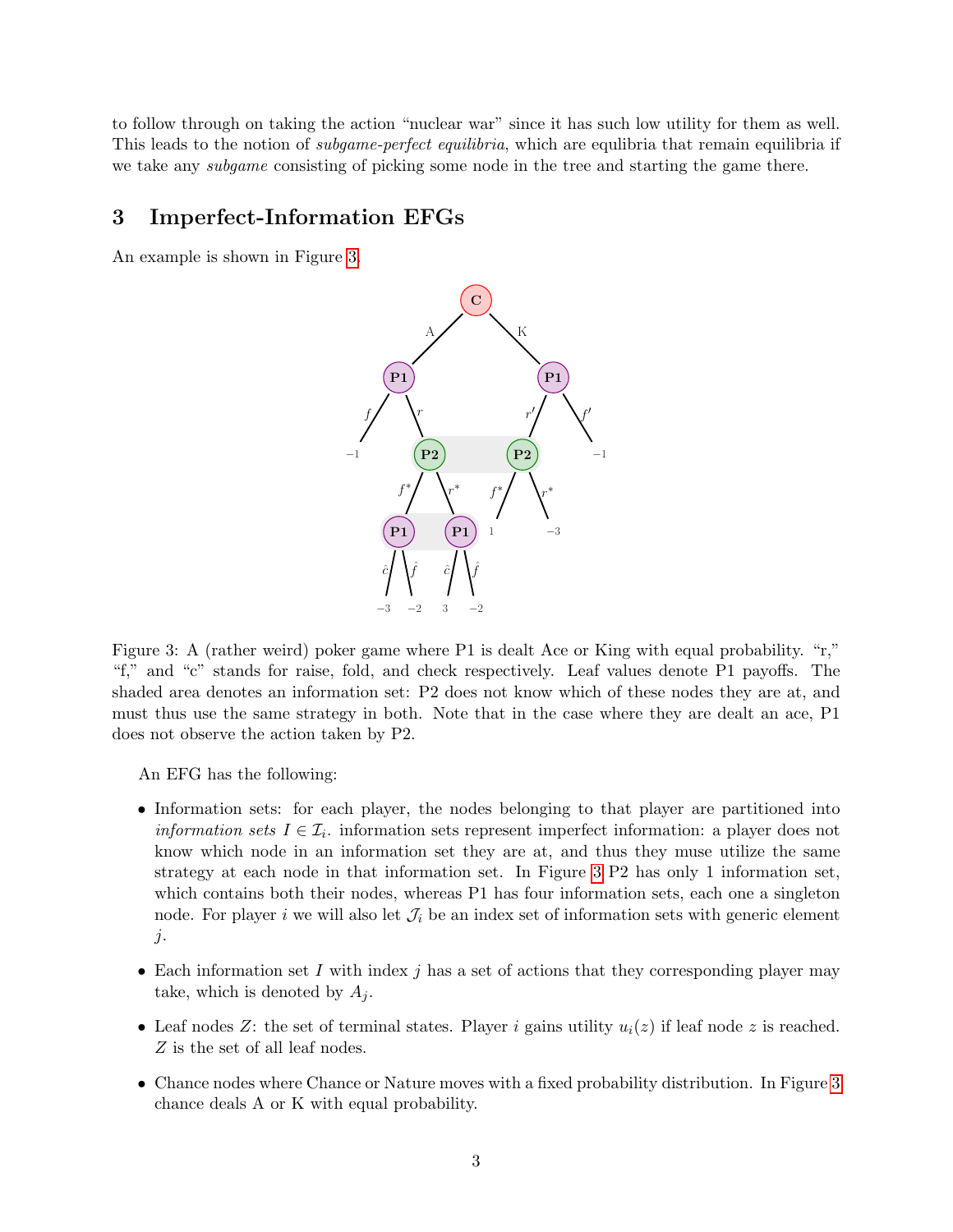We will assume throughout that the game has *perfect recall*, which means that no player ever forgets something they knew in the past. More formally, it means that for every information set  $I \in \mathcal{I}_i$ , there is a single last information-set action pair  $I', a'$  belonging to i that was the last information set and action taken by that player for every node in I.

The last action taken by player i before reaching an information set with index j is denoted  $p_i$ . This is well-defined due to perfect recall.

We spent a lot of time learning how one may compute a Nash equilibrium in a two-player zerosum game by finding a saddle point of a min-max problem over convex compact polytopes. This model looked as follows (we also learned how to handle convex-concave objectives, here we restrict our attention to bilinear saddle-point problems)

<span id="page-3-0"></span>
$$
\min_{x \in X} \max_{y \in Y} \langle x, Ay \rangle. \tag{1}
$$

Now we would like to find a way to represent EFG zero-sum Nash equilibrium this way. This turns out to be possible, and the key is to find the right way to represent strategies such that we get a bilinear objective. The next section will describe this representation.

First, let us see why the most natural formulation of the strategy spaces won't work. The natural formulation would be to have a player specify a probability distribution over actions at each of their information sets. Let  $\sigma$  be a strategy profile, where  $\sigma_a$  is the probability of taking action  $\alpha$  (from now on we assume that every action is distinct so that for any  $\alpha$  there is only one corresponding I where the action can be played). The expected value over leaf nodes is

$$
\sum_{z\in Z} u_2(z) \mathbb{P}(z|\sigma)
$$

The problem with this formulation is that if a player has more than one action on the path to any leaf, then the probability  $\mathbb{P}(z|\sigma)$  of reaching z is non-convex in that player's own strategy, since we have to multiply each of the probabilities belonging to that player on the path to  $z$ . Thus we cannot get the bilinear form in [\(1\)](#page-3-0).

#### 4 Sequence Form

In this section we will describe how we can derive a bilinear representation  $X$  of the strategy space for player 1. Everything is analogous for Y .

In order to get a bilinear formulation of the expected value we do not write our strategy in terms of the probability  $\sigma_a$  of playing an action a. Instead, we associate to each information-setaction pair  $I, a$  a variable  $x_a$  denoting the probability of playing the *sequence* of actions belonging to player 1 on the path to I, including the probability of  $a$  at I. For example, in the poker game in Figure [3,](#page-2-0) there would be a variable  $x_{\hat{c}}$  denoting the product of probabilities player 1 puts on playing actions r and then  $\hat{c}$ . To be concrete, say that we have a behavioral strategy  $\sigma^1$  for player 1, then the corresponding sequence-form probability on the action  $\hat{c}$  would be  $x_{\hat{c}} = \sigma_r^1 \cdot \sigma_{\hat{c}}^1$ . Similarly there would be a variable  $x_{\hat{f}} = \sigma_r^1 \cdot \sigma_{\hat{f}}^1$  denoting the product of probabilities on r and  $\hat{f}$ . Clearly, for this to define a valid strategy we must have  $x_{\hat{c}} + x_{\hat{f}} = x_r$ .

More generally, X is defined as the set of all  $x \in \mathbb{R}^n, x \ge 0$  such that

$$
x_{p_j} = \sum_{a \in A_j} x_a, \forall j \in \mathcal{J}_1,\tag{2}
$$

where  $n = \sum_{I \in \mathcal{I}_i} |A|$ , and  $p(I)$  is the parent sequence leading to I.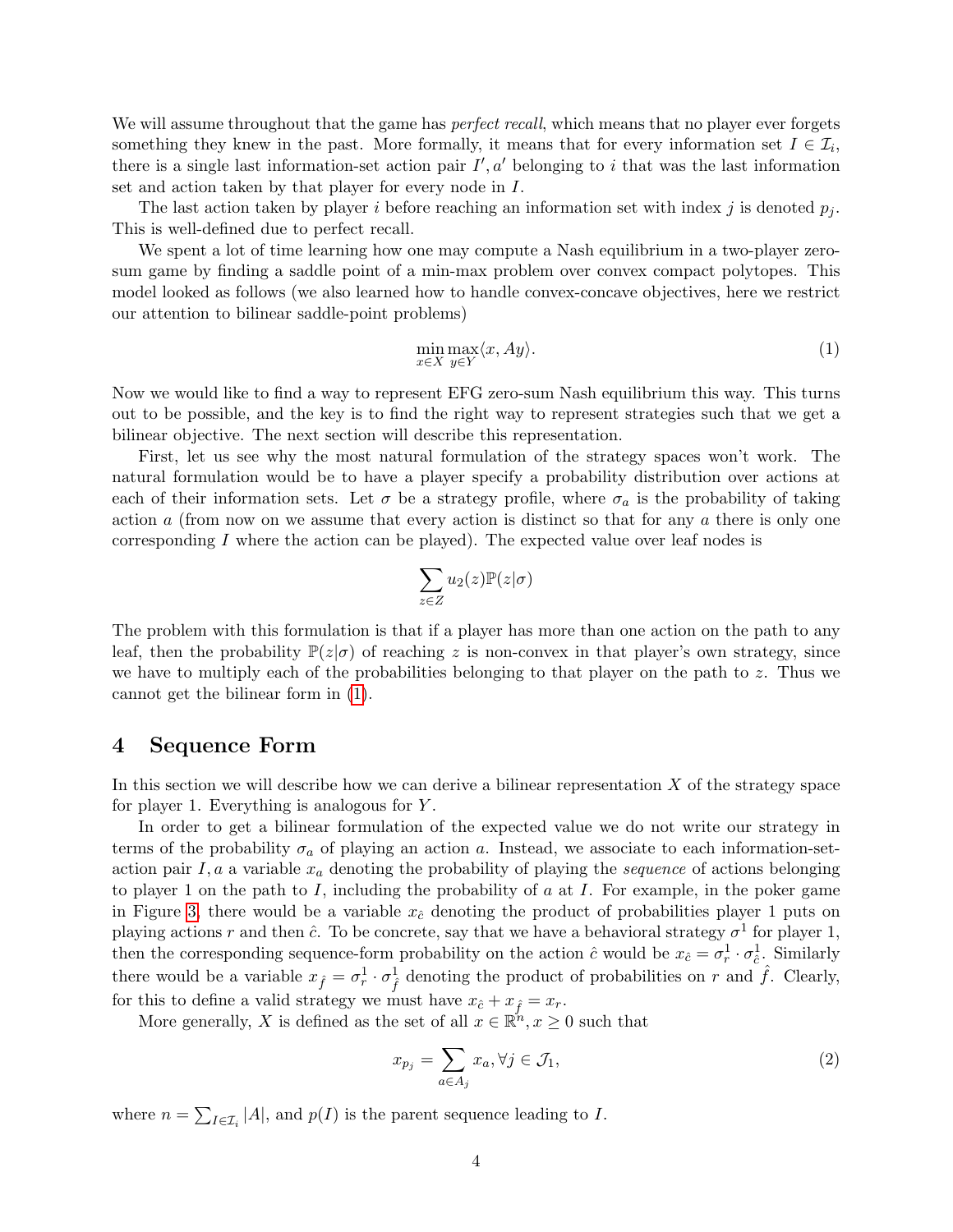

<span id="page-4-0"></span>Figure 4: An example treeplex constructed from 9 simplices.

One way to visually think of the set of sequence-form strategies is given in Figure [4.](#page-4-0) This representation is called a treeplex. Each information set is represented as a simplex, which is scaled by the parent sequence leading to that information set (by perfect recall there is a unique parent sequence). After taking a particular action it is possible that a player may arrive at several next possible simplexes depending on what the other player or nature does. This is represented by the × symbol.

It's important to understand that the sequence form specifies probabilities on sequences of actions for a single player. Thus they are not the same as paths in the game tree; indeed, the sequence  $r^*$  for player 2 appears in two separate paths of the game tree, as player 2 has two nodes in the corresponding information set.

Say we have a set of probability distributions over actions at each information set, with  $\sigma_a$ denoting the probability of playing action a. We may construct a corresponding sequence-form strategy by applying the following equation in top-down fashion (so that  $x_{p_j}$  is always assigned before  $x_a$ ):

$$
x_a = x_{p_j} \sigma_a, \forall j \in \mathcal{J}, a \in A_j.
$$
\n<sup>(3)</sup>

The payoff matrix A associated with the sequence-form setup is a sparse matrix, with each row corresponding to a sequence of the x player and each column corresponding to a sequence of the y player. Each leaf has a cell in A at the pair of sequences that are last visited by each player before reaching that leaf, and the value in the cell is the payoff to the maximizing player in the bilinear min-max formulation. Cells corresponding to pairs of sequences that are never the last pair of sequences visited before a leaf have a zero.

With this setup we now have an algorithm for computing a Nash equilibrium in a zero-sum EFG: Run online mirror descent (OMD) for each player, using either of our folk-theorem setups from the previous lecture. However, this has one issue, recall the update for OMD (also known as a prox mapping):

$$
x_{t+1} = \underset{x \in X}{\operatorname{argmin}} \langle \gamma g_t, x \rangle + D(x \| x_t),
$$

where  $D(x||x_t) = d(x) - d(x_t) - \langle \nabla d(x_t), x - x_t \rangle$  is the Bregman divergence from  $x_t$  to x. In order to run OMD, we need to be able to compute this prox mapping. The question of whether the prox mapping is easy to compute is easily answered when  $X$  is a simplex, where updates for the entropy DGF are closed-form, and updates for the Euclidean DGF can be computed in  $n \log n$  time, where n is the number of actions. For treeplexes this question becomes more complicated.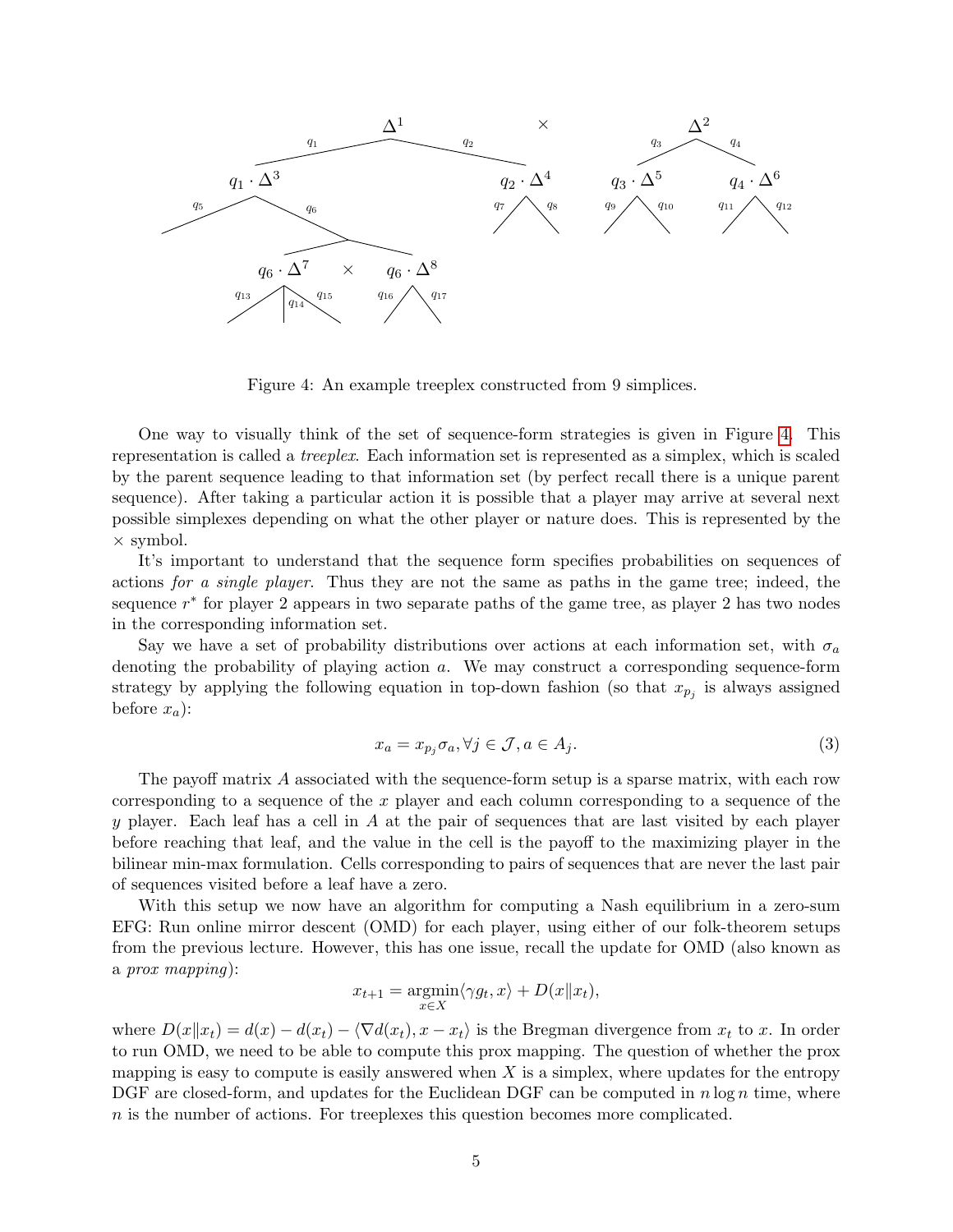In principle we could use the standard Euclidean distance for d. In that case the update can be rewritten as

$$
x_{t+1} = \underset{x \in X}{\text{argmin}} \|x - (x_t - \gamma g_t)\|_2^2,
$$

which means that the update requires us to project onto a treeplex. This can be done in  $n \log n$ time, where  $n$  is the number of sequences. While this is acceptable, it turns out there are smarter ways to compute these updates which take linear time in n.

#### 5 Dilated Distance-Generating Functions

We will see two ways to construct regret minimizers for treeplexes. The first is based on choosing an appropriate distance-generating function (DGF) for the treeplex, such that prox mappings are easy to compute. To that end, we now introduce what are called *dilated DGFs*. In dilated DGFs we assume that we have a DGF  $d_i$  for each information set  $j \in \mathcal{J}$ . For the polytope X we construct the DGF

$$
d(x) = \sum_{j \in \mathcal{J}_1} \beta_j x_{p_j} d_j \left(\frac{x^j}{x_{p_j}}\right),\,
$$

where  $\beta_j > 0$  is the weight on information set j.

Dilated DGFs have the nice property that the proximal update can be computed recursively as long as we know how to compute the simplex update for each j. Let  $x^j$ ,  $g_t^j$  $t<sub>t</sub>$  etc denote the slice of a given vector corresponding to sequences belonging to information set  $j$ . The update is

$$
\underset{x \in X}{\operatorname{argmin}} \langle g_t, x \rangle + D(x \| x_t)
$$
\n
$$
= \underset{x \in X}{\operatorname{argmin}} \langle g_t, x \rangle + d(x) - d(x_t) - \langle \nabla d(x_t), x - x_t \rangle
$$
\n
$$
= \underset{x \in X}{\operatorname{argmin}} \langle g_t - \nabla d(x_t), x \rangle + d(x)
$$
\n
$$
= \underset{x \in X}{\operatorname{argmin}} \sum_{j \in \mathcal{J}} \left( \langle g_t^j - \nabla d(x_t)^j, x^j \rangle + \beta_j x_{p_j} d_j(x^j / x_{p_j}) \right)
$$
\n
$$
= \underset{x \in X}{\operatorname{argmin}} \sum_{j \in \mathcal{J}} x_{p_j} \left( \langle g_t^j - \nabla d(x_t)^j, x^j / x_{p_j} \rangle + \beta_j d_j(x^j / x_{p_j}) \right)
$$

Now we may consider some information set j with no descendant information sets. Since  $x_{p_j}$  is on the outside of the parentheses, we can compute the update at  $j$  as if it were a simplex update, and the value at the information set can be added to the coefficient on  $x_{p_j}$ . That logic can then be applied recursively. Thus we can traverse the treeplex in bottom-up order, and at each information set we can compute the value for  $x_{t+1}^j$  in however long it takes to compute an update for a simplex with DGF  $d_j$ .

If we use the entropy DGF for each  $j \in \mathcal{J}$  and set the weight  $\beta_j = 2 + \max_{a \in A_j} \sum_{j' \in C_j^a} 2\beta_{j'}$ , then we get a DGF for X that is strongly convex modulus  $\frac{1}{M}$  where  $M = \max_{x \in X} ||x||_1$ . If we scale this DGF by  $M$  we get that it is strongly convex modulus 1. If we instantiate the mirror prox algorithm with this DGF for  $X$  and  $Y$  we get an algorithm that converges at a rate of

$$
O\left(\frac{\max_{ij} A_{ij} \max_{I \in \mathcal{I}} \log(|A_I|) \sqrt{M_x^2 2^d + M_y^2 2^d}}{T}\right),\,
$$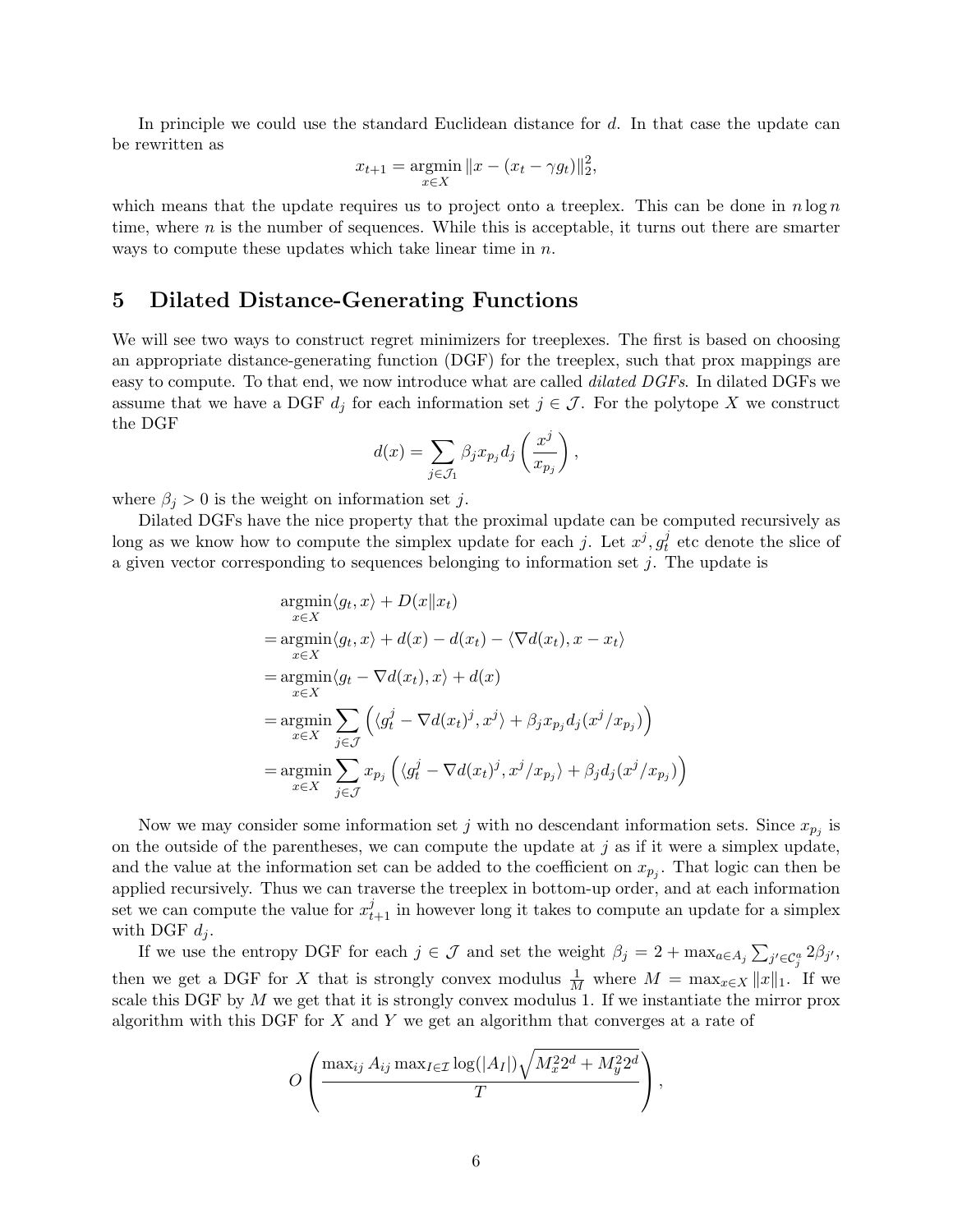where  $M_x, M_y$  are the maximum  $\ell_1$  norms on X and Y, and d is an upper bound on the depth of both treeplexes. This gives the fastest theoretical rate of convergence among gradient-based methods. However, this only works for OMD. All our other algorithms  $(RM, RM^+)$  were for simplex domains exclusively. Next we derive a way to use these locally at each information set. It turns out that faster practical performance can be obtained this way.

### 6 Counterfactual Regret Minimization

The framework we will cover is the *counterfactual regret minimization* (CFR) framework for constructing regret minimizers for EFGs.

CFR is based on deriving an upper bound on regret, which allows decomposition into local regret minimization at each information set.

We are interested in minimizing the standard regret notion over the sequence form:

$$
R_T = \sum_{t=1}^T \langle g_t, x_t \rangle - \min_{x \in X} \sum_{t=1}^T \langle g_t, x \rangle.
$$

To get the decomposition, we will define a local notion of regret which is defined with respect to behavioral strategies  $\sigma \in \times_i \Delta^j =: \Sigma$  (here we just derive the decomposition for a single player, say player 1. Everything is analogous for player 2).

We saw in the previous lecture note that it is always possible to go from behavioral form to sequence form using the following recurrence, where assignment is performed in top-down order.

<span id="page-6-0"></span>
$$
x_a = x_{p_j} \sigma_a, \forall j \in \mathcal{J}, a \in A_j.
$$
\n<sup>(4)</sup>

It is also possible to go the other direction (though this direction is not a unique mapping, as one has a choice of how to assign behavioral probabilities at information sets j such that  $x_{p_i} = 0$ . These procedures produce payoff-equivalent strategies for EFGs.

For a behavioral strategy vector  $\sigma$  (or loss vector  $g_t$ ) we say that  $\sigma^j$  is the slice of  $\sigma$  corresponding to information set j.  $\sigma^{j\downarrow}$  is the slice corresponding to j, and every information set below j. Similarly,  $\Sigma^{j\downarrow}$  is the set of all behavioral strategy assignments for the subset of simplexes that are in the tree of simplexes rooted at  $j$ .

We let  $\mathcal{C}_{j,a}$  be the set of next information sets belonging to player 1 that can be reached from j when taking action  $a$ . In other words, the set of information sets whose parent sequence is  $a$ .

Now, let the *value function* at time t for an information set j belonging to player 1 be defined as

$$
V_t^j(\sigma) = \langle g_t^j, \sigma^j \rangle + \sum_{a \in A_j} \sum_{j' \in C_{j,a}} \sigma_a V_t^{j'}(\sigma^{j'}\downarrow).
$$

where  $\sigma \in \Sigma^{j\downarrow}$ . Intuitively, this value function represents the value that player 1 derives from information set j, assuming that i played to reach it, i.e. if we counterfactually set  $x_{p_j} = 1$ .

The *subtree regret* at a given information set  $j$  is

$$
R_T^{j\downarrow} = \sum_{t=1}^T V_t^j (\sigma_t^{j\downarrow}) - \min_{\sigma \in \Sigma^{j\downarrow}} \sum_{t=1}^T V_t^j (\sigma),
$$

Note that this regret is with respect to the behavioral form.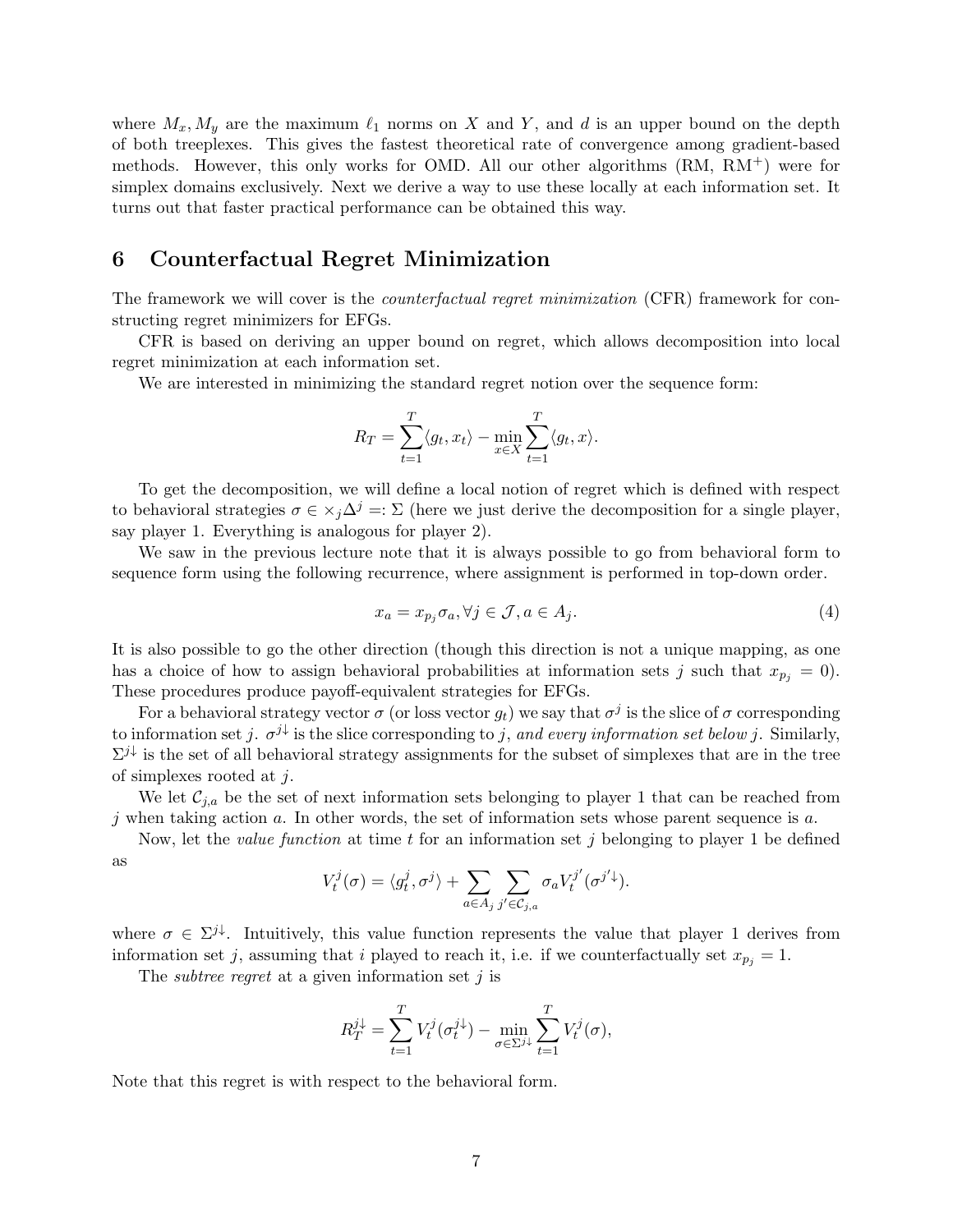The local loss that we will eventually minimize is defined as

$$
\hat{g}_{t,a} = g_{t,a} + \sum_{j' \in C_{j,a}} V_t^{j'} (\sigma_t^{j'} \downarrow).
$$

Note that for each j, the loss depends linearly on  $\sigma^j$ ;  $\sigma^j$  does not affect information sets below j, since we use  $\sigma_t$  in the value function for child information sets j'.

Now we show that the subtree regret decomposes in terms of local losses and subtree regrets.

<span id="page-7-0"></span>**Theorem 1.** For any  $j \in \mathcal{J}$ , the subtree regret at time T satisfies

$$
R_T^{j\downarrow} = \sum_{t=1}^T \langle \hat{g}_t^j, \sigma_t^j \rangle - \min_{\sigma \in \Delta^j} \left( \sum_{t=1}^T \langle \hat{g}_t^j, \sigma \rangle - \sum_{a \in A_j, j' \in C_{j,a}} \sigma_a R_T^{j'\downarrow} \right).
$$

Proof. Using the definition of subtree regret we get

$$
R_t^{j\downarrow} = \sum_{t=1}^T V_t^j (\sigma_t^{j\downarrow}) - \min_{\sigma \in \Sigma^{j\downarrow}} \left( \sum_{t=1}^T \langle g_t^j, \sigma^j \rangle + \sum_{a \in A_j, j' \in C_{j,a}} \sigma_a V_t^{j'} (\sigma^{j'\downarrow}) \right) \quad \text{by expanding } V_t^j (\sigma^{j\downarrow})
$$
  
\n
$$
= \sum_{t=1}^T V_t^j (\sigma_t^{j\downarrow}) - \min_{\sigma \in \Delta^j} \left( \sum_{t=1}^T \langle g_t^j, \sigma \rangle + \sum_{a \in A_j, j' \in C_{j,a}} \sigma_a \min_{\hat{\sigma} \in \Sigma^{j'\downarrow}} V_t^{j'} (\hat{\sigma}^{j'\downarrow}) \right) \quad \text{by sequential min}
$$
  
\n
$$
= \sum_{t=1}^T V_t^j (\sigma_t^{j\downarrow}) - \min_{\sigma \in \Delta^j} \left( \sum_{t=1}^T \langle \hat{g}_t^j, \sigma \rangle - \sum_{a \in A_j, j' \in C_{j,a}} \sigma_a R_T^{j'\downarrow} \right) \quad \text{by definition of } \hat{g}_t \text{ and } R_T^{j'\downarrow}.
$$

The theorem follows, since  $V_t^j$  $\tau^j_t(\sigma^{j\downarrow}_t$  $\widehat{g}_t^{j\downarrow}$ ) =  $\langle \widehat{g}_t^{j\uparrow}$  $_{t}^{j},\sigma_{t}^{j}$  $\big\}$ .

The local regret that we will be minimizing is the following

$$
\hat{R}^j_T := \sum_{t=1}^T \langle \hat{g}^j_t, \sigma^j_t \rangle - \min_{\sigma \in \Delta^j} \sum_{t=1}^T \langle \hat{g}^j_t, \sigma \rangle.
$$

Note that this regret is in the behavioral form, and it corresponds exactly to the regret associated to locally minimizing  $\hat{g}_t^j$  $t_i^j$  at each simplex j.

The CFR framework is based on the following theorem, which says that the sequence-form regret can be upper-bounded by the behavioral-form local regrets.

<span id="page-7-1"></span>**Theorem 2.** The regret at time  $T$  satisfies

$$
R_T = R_T^{root\downarrow} \le \max_{x \in X} \sum_{j \in \mathcal{J}} x_{p_j} \hat{R}_T^j,
$$

where root is the root information set.

*Proof.* For the equality, consider the regret  $R_T$  over the sequence form polytope X. Since each sequence-form strategy has a payoff equivalent behavioral strategy in  $\Sigma$  and vice versa, we get that the regret  $R_T$  is equal to  $R_T^{root\downarrow}$ For the root information set root (we may assume WLOG. that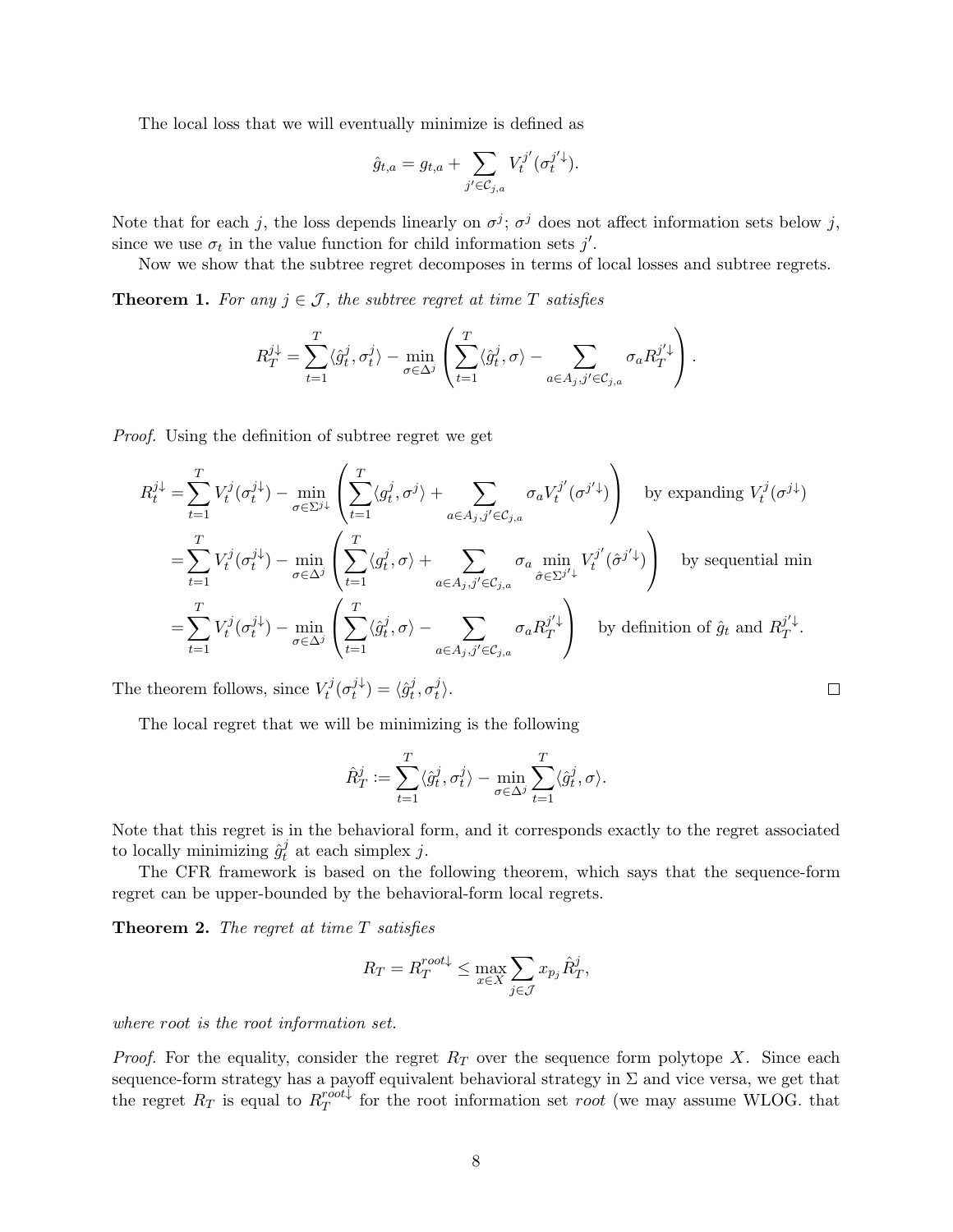there is a root information set since if not then we can add a dummy root information set with a single action).

By Theorem [1](#page-7-0) we have for any  $j \in \mathcal{J}$ 

<span id="page-8-0"></span>
$$
R_T^{j\downarrow} = \sum_{t=1}^T \langle \hat{g}_t^j, \sigma_t^j \rangle - \min_{\sigma \in \Delta^j} \left( \sum_{t=1}^T \langle \hat{g}_t^j, \sigma \rangle - \sum_{a \in A_j, j' \in \mathcal{C}_{j,a}} \sigma_a R_T^{j'\downarrow} \right)
$$
  

$$
\leq \sum_{t=1}^T \langle \hat{g}_t^j, \sigma_t^j \rangle - \min_{\sigma \in \Delta^j} \sum_{t=1}^T \langle \hat{g}_t^j, \sigma \rangle + \max_{\sigma \in \Delta^j} \sum_{a \in A_j, j' \in \mathcal{C}_{j,a}} \sigma_a R_T^{j'\downarrow}, \tag{5}
$$

where the inequality is by the fact that independently minimizing the terms  $\sum_{t=1}^{T} \langle \hat{g}_t^j \rangle$  $t^J$ ,  $\sigma$  and  $-\sum_{a\in A_j,j'\in\mathcal{C}_{j,a}}\sigma_a R_T^{j'\downarrow}$  $U^{\downarrow}$  is smaller than jointly minimizing them.

Now we may apply [\(5\)](#page-8-0) recursively in top-down fashion starting at *root* to get the theorem.

A direct corollary of Theorem [2](#page-7-1) is that if the counterfactual regret at each information set grows sublinearly then overall regret grows sublinearly. This is the foundation of the counterfactual regret minimization (CFR) framework for minimizing regret over treeplexes. The CFR framework can succinctly be described as

- 1. Instantiate a local regret minimizer for each information set simplex  $\Delta^j$ .
- 2. At iteration t, for each  $j \in \mathcal{J}$ , feed the local regret minimizer the counterfactual regret  $\hat{g}_t^j$  $\frac{j}{t}$ .
- 3. Generate  $x_{t+1}$  as follows: ask for the next recommendation from each local regret minimizer. This yields a set of simplex strategies, one for each information set. Construct  $x_{t+1}$  via [\(4\)](#page-6-0).

Thus we get an algorithm for minimizing regret on treeplexes based on minimizing counterfactual regrets. In order to construct an algorithm for computing a Nash equilibrium based on a CFR setup, we may invoke the folk theorems from the previous lectures using the sequence-form strategies generated by CFR. Doing this yields an algorithm that converges to a Nash equilibrium of an EFG at a rate on the order of  $O\left(\frac{1}{\sqrt{2}}\right)$ T  $\setminus$ 

While CFR is technically a framework for constructing local regret minimizers, the term "CFR" is often overloaded to mean the algorithm that comes from using the folk theorem with uniform averages, and using regret matching as the local regret minimizer at each information set. CFR<sup>+</sup> is the algorithm resulting from using the alternation setup, taking linear averages of strategies, and using  $RM^+$  as the local regret minimizer at each information set.

We now show pseudocode for implementing the CFR algorithm with the  $RM^+$  regret minimizer. In order to compute Nash equilibria with this method one would use CFR as the regret minimizer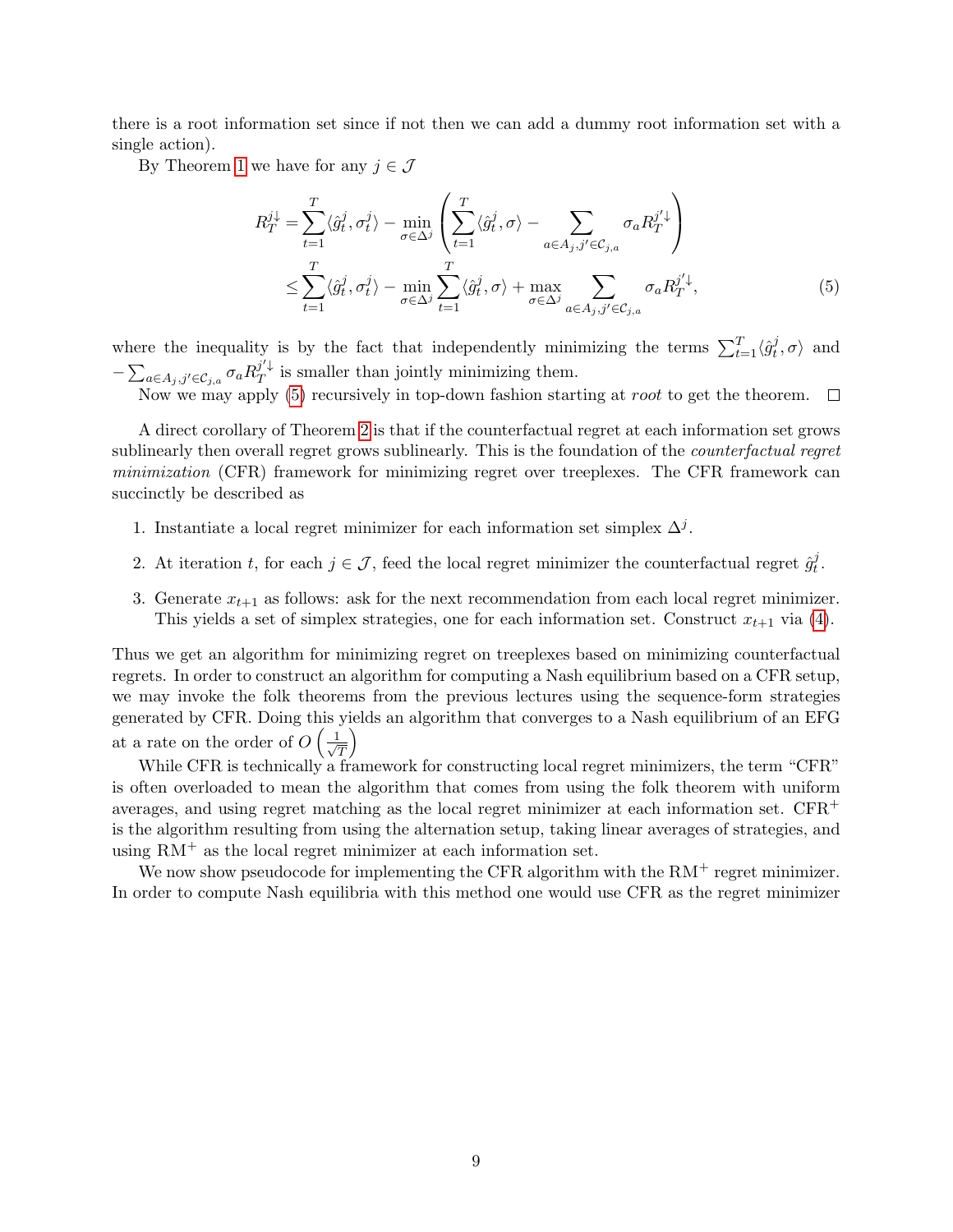in one of the folk-theorem setups from the previous lecture.

Algorithm 1:  $CFR(RM^{+})$  $(\mathcal{J}, X)$ Data:  $J$  set of infosets X sequence-form strategy space  $_1$  function SETUP() **Q** ← 0-initialized vector over sequences  $t \leftarrow 1$ 4 function NEXTSTRATEGY()  $x \leftarrow 0 \in \mathbb{R}^{|X|}$  $x_{\emptyset} \leftarrow 1$ <br>7 for  $i \in$ for  $j \in \mathcal{J}$  in top-down order do  $s \leftarrow \sum_{a \in A_j} \mathbf{Q}_a$  $\overline{9}$  | if  $s = 0$  then **for**  $a \in A_i$  do  $\vert$   $\vert$   $\vert$   $\vert$   $\vert$   $x_a \leftarrow x_{p_j} / |A_j|$  $12$  else **for**  $a \in A_i$  do  $\vert$   $\vert$   $\vert$   $\vert$   $x_a \leftarrow x_{p_j} \times \mathbf{Q}_a / s$  $15$  return x **function** ObserveLoss $(g_t \in \mathbb{R}^{|X|})$ **for**  $j \in \mathcal{J}$  in bottom-up order **do**  $s \leftarrow \sum_{a \in A_j} \mathbf{Q}_a$  $| v \leftarrow 0$  // the value of information set j **if**  $s = 0$  then  $\vert \qquad \vert \qquad v \leftarrow \sum_{a \in A_j} g_{t,a} / |A_j|$  $\vert$  else  $\vert \vert \vert v \leftarrow \sum_{a \in A_j} \langle g_{t,a}, \mathbf{Q}_a / s \rangle$  $g_t$   $g_{t,p_j}$   $\leftarrow$   $g_{t,p_j}$  + v  $\neq$   $\neq$  construct local loss  $\hat{g}_t$ **for**  $a \in A_i$  do  $\begin{array}{|c|c|c|c|c|}\hline & & {\bf Q}_a \leftarrow & {\bf [Q}_a + \left( v - g_{t,a}) \right]^+ & \quad \textit{// $g_{t,a} = \hat{g}_{t,a}$ since all $j' \in \mathcal{C}_{j,a}$ were already traversed.} \end{array}$  $t \leftarrow t + 1$ 

NEXTSTRATEGY simply implements the top-down recursion [\(4\)](#page-6-0) while computing the update corresponding to  $RM^+$  at each j. OBSERVELOSS uses bottom-up recursion to keep track of the regret-like sequence  $Q_a$ , which is based on  $\hat{g}_{t,a}$  in CFR.

A technical note here is that we assume that there is some dummy sequence  $\emptyset$  at the root of the treeplex with no corresponding  $j$  (this corresponds to a single-action dummy information set at the root, but leaving out that dummy information set in the index set  $\mathcal{J}$ ). This makes code much cleaner because there is no need to worry about the special case where a given j has no parent sequence, at the low cost of increasing the length of the sequence-form vectors by 1.

# 7 Numerical Comparison of CFR methods and OMD-like methods

Figure [5](#page-10-0) shows the performance of three different variations of CFR, as well as the excessive gap technique (EGT), a first-order method that converges at a rate of  $O(1/T)$  using the dilated entropy DGF from last lecture (EGT is equivalent to the mirror prox algorithm that was shown previously,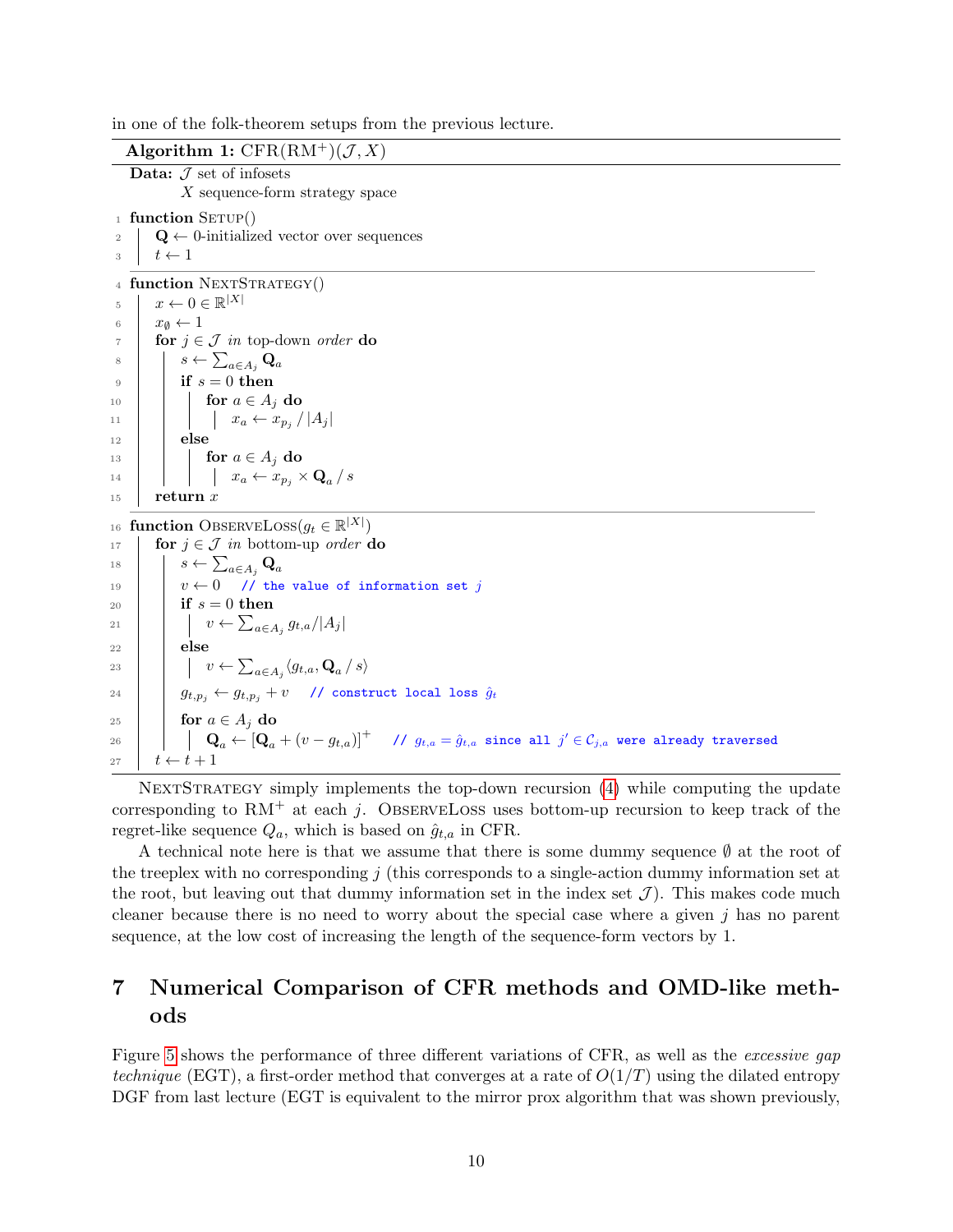

<span id="page-10-0"></span>Figure 5: Solution accuracy as a function of the number of tree traversals in three different variants of Leduc hold'em and a pursuit evasion game. Results are shown for CFR with regret mathing, CFR with regret mathing<sup>+</sup>, CFR<sup>+</sup>, and EGT. Both axes are shown on a log scale.

in terms of theoretical convergence rate). The plots show performance on four EFGs: Leduc poker, a simplified poker game that is standard in EFG solving (three different deck sizes are shown), and search, a game played on a graph where an attacker attempts to reach a particular set of nodes, and the defender tries to capture them (full descriptions can be found in Kroer et al. [\[10\]](#page-13-0)).

# 8 Stochastic Gradient Estimates

So far we have operated under the assumption that we can easily compute the matrix-vector product  $g_t = Ay_t$ , where A is the payoff matrix of the EFG that we are trying to solve. While  $g_t$  can indeed be computed in time linear in the size of the game tree, we may be in a case where the game tree is so large that even one traversal is too much. In that case, we are interested in developing methods that can work with some stochastic gradient estimator  $\tilde{g}_t$  of the gradient. Typically, one would consider unbiased gradient estimators, i.e.  $\mathbb{E}[\tilde{g}_t] = g_t$ .

Assuming that we have a gradient estimator  $\tilde{g}_t$  for each time t, a natural approach for attempting to compute a solution would be to apply our previous approach of running a regret minimizer for each player and using the folk theorem, but now using  $\tilde{g}_t$  at each iteration, rather than  $g_t$ . If our unbiased gradient estimator  $\tilde{g}_t$  is reasonably accurate then we might expect that this approach should still yield an algorithm for computing a Nash equilibrium. This turns out to be the case.

<span id="page-10-1"></span>Theorem 3. Assume that each player uses a bounded unbiased gradient estimator for their loss at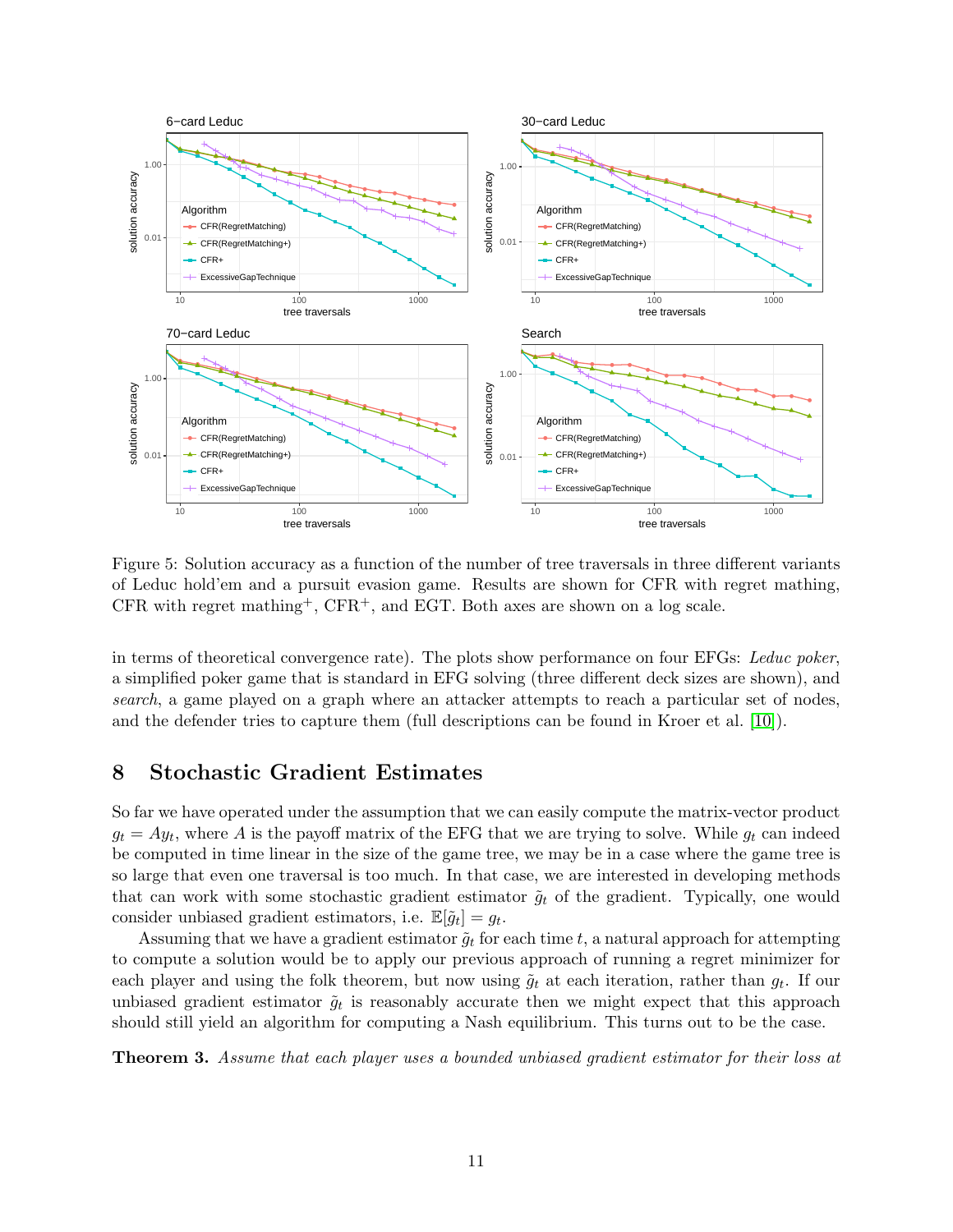each iteration. Then for all  $p \in (0,1)$ , with probability at least  $1-2p$ 

$$
\xi(\bar{x},\bar{y}) \leq \frac{\tilde{R}_T^1 + \tilde{R}_T^2}{T} + \left(2\Delta + \tilde{M}_1 + \tilde{M}_2\right) \sqrt{\frac{2}{T} \log \frac{1}{p}},
$$

where  $\tilde{R}^i_T$  is the regret incurred under the losses  $\tilde{g}^i_t$  for player i,  $\Delta = \max_{z,z'\in Z} u_2(z) - u_2(z')$  is the payoff range of the game, and  $\tilde{M}_1 \ge \max_{x,x'\in X} \langle \tilde{g}_t, x-x' \rangle$ ,  $\forall \tilde{g}_t$  is a bound on the "size" of the gradient estimate, with  $M_2$  defined analogously.

We will not show the proof here, but it follows from introducing the discrete-time stochastic process

$$
d_t := g_t(x_t - x)) - \tilde{g}_t(x_t - x),
$$

observing that it is a martingale difference sequence, and applying the Azuma-Hoeffding concentration inequality.

With Theorem [3](#page-10-1) in hand, we just need a good way to construct gradient estimates  $\tilde{g}_t \approx A y_t$ . Generally, one can construct a wide array of gradient estimators by using the fact that  $Ay_t$  can be computed by traversing the EFG game tree: at each leaf node z in the tree, we add  $-u_1(z)y_a$  to  $g_{t,a'}$ , where a is the last sequence taken by the y player, and a' is the last sequence taken by the x player. To construct an estimator, we may choose to sample actions at some subset of nodes in the game tree, and then only traverse the sampled branches, while taking care to normalize the eventual payoff so that we maintain an unbiased estimator. One of the most successful estimators construct this way is the external sampling estimator. In external sampling when computing the gradient  $Ay_t$ , we sample a single action at every node belonging to the y player or chance, while traversing all branches at nodes belonging to the x player.

Figure [6](#page-12-0) shows the performance when using external sampling in CFR (CFR with sampling is usually called Monte-Carlo CFR or MCCFR), FTRL, and OMD. Performance is shown on Leduc with a 13-card deck, Goofspiel (another card game), search, and battleship. In the deterministic case we saw that  $CFR^+$  was much faster than the theoretically-superior EGT algorithm (and OMD/FTRL would perform much worse than EGT). Here we see that in the stochastic case it varies which algorithm is better.

#### 9 Historical Notes

The sequence form was discovered in the USSR in the 60s [\[13\]](#page-13-1) and later rediscovered independently [\[15,](#page-13-2) [9\]](#page-13-3). Dilated DGFs for EFGs were introduced by Hoda et al. [\[8\]](#page-13-4) where they proved that any such DGF constructed from simplex DGFs which are strongly convex must also be strongly convex. Kroer et al. [\[10\]](#page-13-0) showed the strong convexity modulus of the dilated entropy DGF shown here. An explicit bound for the dilated Euclidean DGF can be found in Farina et al. [\[6\]](#page-12-1), which also explores regret minimization algorithms with dilated DGFs in depth.

CFR-based algorithms were used as the algorithm for computing Nash equilibrium in all the recent milestones where AIs beat human players at various poker games [\[1,](#page-12-2) [12,](#page-13-5) [2,](#page-12-3) [4\]](#page-12-4).

CFR was introduced by Zinkevich et al. [\[16\]](#page-13-6). Many later variations have been developed, for example the stochastic method MCCFR [\[11\]](#page-13-7), and variations on which local regret minimizer to use in order to speed up practical performance [\[14,](#page-13-8) [3\]](#page-12-5). The proof of CFR given here is a simplified version of the more general theorem developed in [\[5\]](#page-12-6). The plots on CFR vs EGT are from Kroer et al. [\[10\]](#page-13-0).

The bound on error from using a stochastic method in Theorem [3](#page-10-1) is from Farina et al. [\[7\]](#page-12-7), and the plots on stochastic methods are from that same paper. External sampling and several other EFG gradient estimators were introduced by Lanctot et al. [\[11\]](#page-13-7).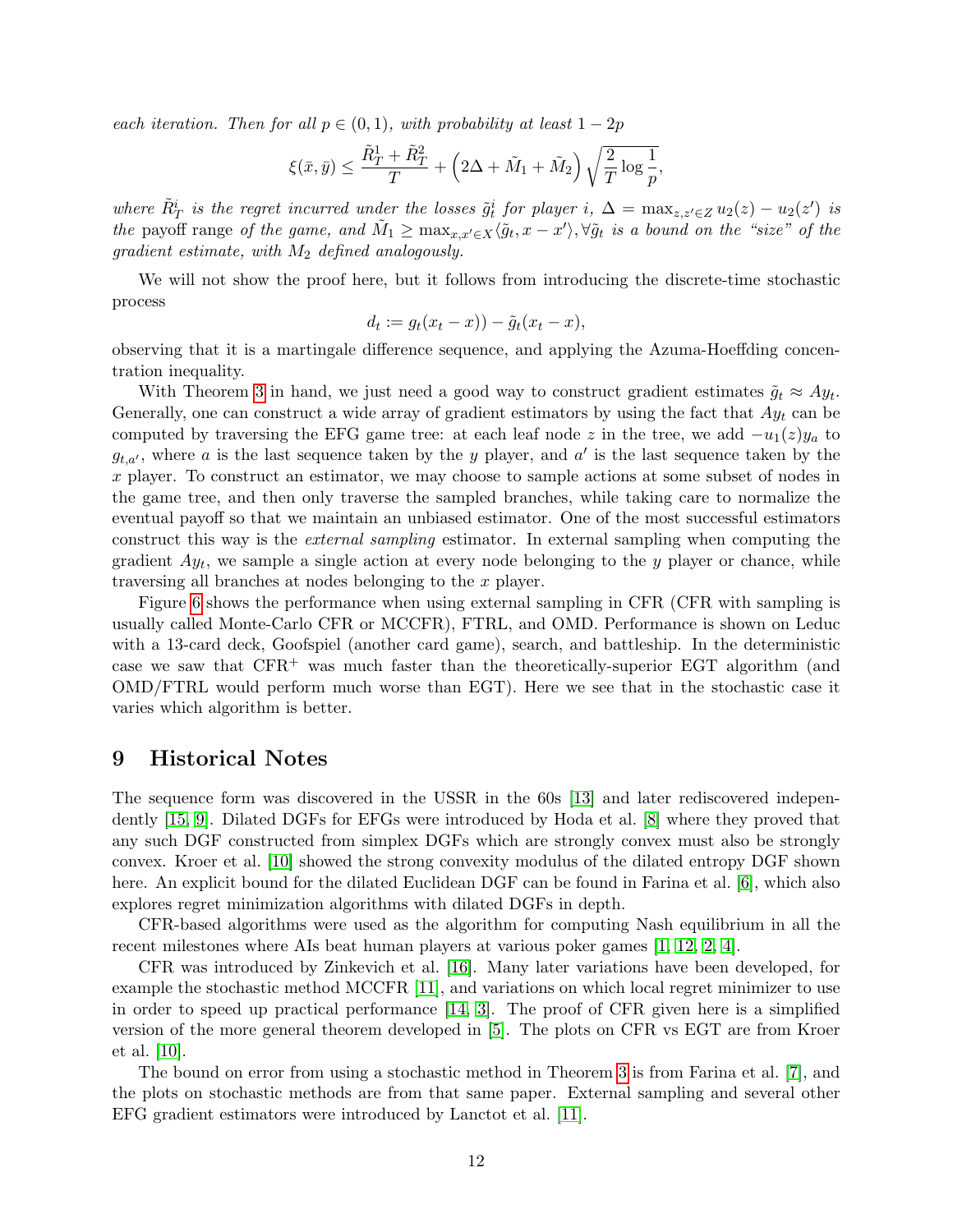

<span id="page-12-0"></span>Figure 6: Performance of CFR, FTRL, and OMD when using the external sampling gradient estimator.

# References

- <span id="page-12-2"></span>[1] Michael Bowling, Neil Burch, Michael Johanson, and Oskari Tammelin. Heads-up limit hold'em poker is solved. Science, 347(6218):145–149, 2015.
- <span id="page-12-3"></span>[2] Noam Brown and Tuomas Sandholm. Superhuman AI for heads-up no-limit poker: Libratus beats top professionals. Science, 359(6374):418–424, 2018.
- <span id="page-12-5"></span>[3] Noam Brown and Tuomas Sandholm. Solving imperfect-information games via discounted regret minimization. In Proceedings of the AAAI Conference on Artificial Intelligence, volume 33, pages 1829–1836, 2019.
- <span id="page-12-4"></span>[4] Noam Brown and Tuomas Sandholm. Superhuman AI for multiplayer poker. Science, 365 (6456):885–890, 2019.
- <span id="page-12-6"></span>[5] Gabriele Farina, Christian Kroer, and Tuomas Sandholm. Online convex optimization for sequential decision processes and extensive-form games. In Proceedings of the AAAI Conference on Artificial Intelligence, volume 33, pages 1917–1925, 2019.
- <span id="page-12-1"></span>[6] Gabriele Farina, Christian Kroer, and Tuomas Sandholm. Optimistic regret minimization for extensive-form games via dilated distance-generating functions. In Advances in Neural Information Processing Systems, pages 5222–5232, 2019.
- <span id="page-12-7"></span>[7] Gabriele Farina, Christian Kroer, and Tuomas Sandholm. Stochastic regret minimization in extensive-form games. In International Conference on Machine Learning. PMLR, 2020.